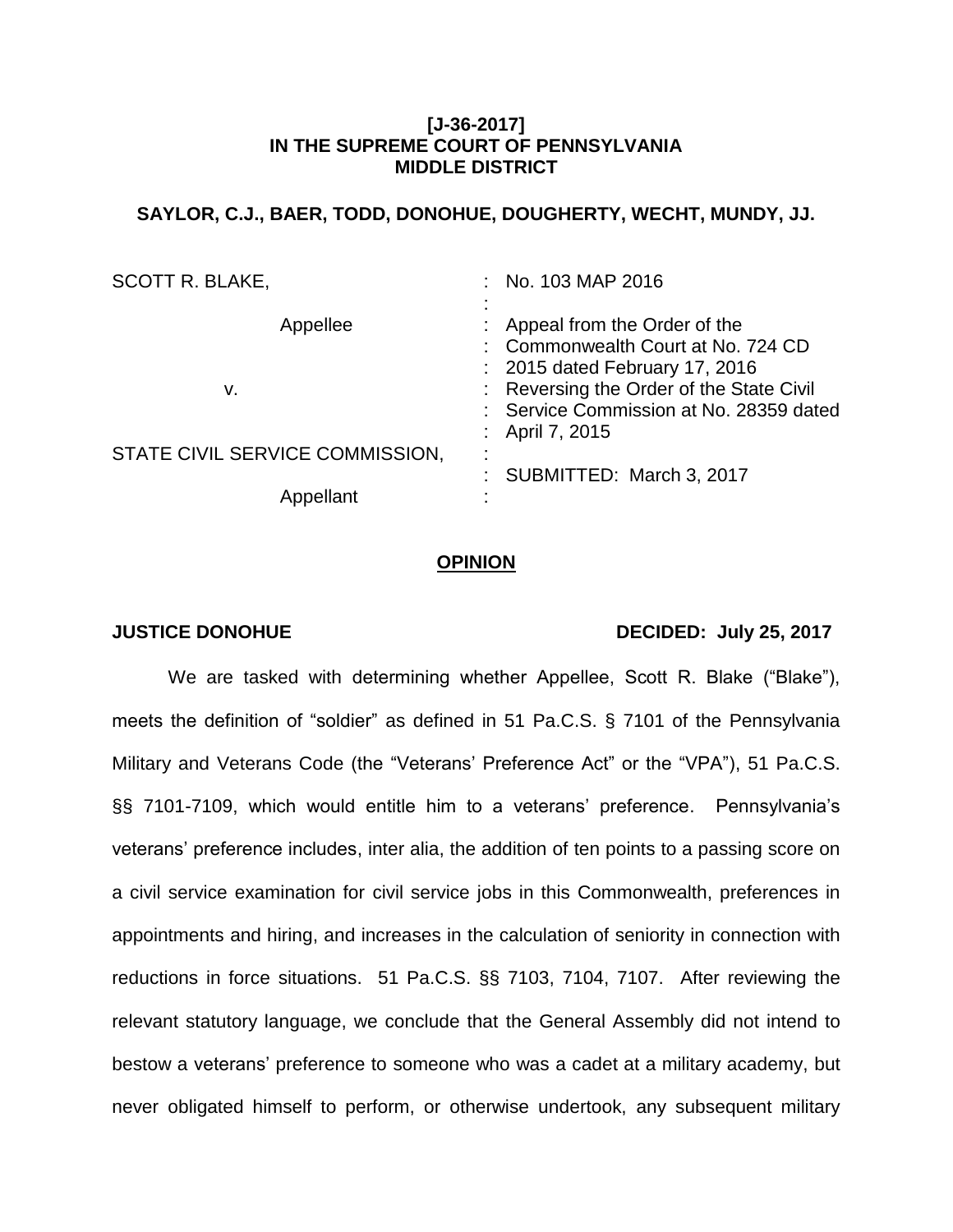service. For the reasons that follow, we reverse the decision of the Commonwealth Court.

Blake attended the United States Military Academy at West Point from July 1991 to January 1993. Commission Adjudication Opinion at 2. On his first day, he took the required oath and was sworn in as a cadet. He then completed six to eight weeks of cadet basic training and, in August 1991, was admitted into the Corps of Cadets at West Point. *Id.* at 4. During the three academic semesters he spent at the academy, Blake was not required to pay any tuition. He earned a total of forty-five credits at West Point, but did not graduate. *Id.* His Certificate of Release or Discharge from Active Duty ("DD Form 214") from the United States Department of Defense characterizes his separation from West Point prior to his third year as an honorable discharge. He graduated with a bachelor's degree from the University at Albany, State University of New York, in May 1995.<sup>1</sup> *Id.* at 3.

After leaving West Point, Blake did not perform any subsequent military service, never having accrued any obligation to do so. *Id.* at 5. A cadet who graduates from West Point is obligated to perform commissioned service as a second lieutenant in lieu of repaying tuition. *Id.* A cadet who starts his third year but does not graduate is responsible for repaying tuition and may be required to serve in the regular army at an enlisted rank. *Id.* By leaving after his second year, Blake neither had to repay his tuition nor commit to perform a term of military service (commissioned or enlisted).

<sup>&</sup>lt;sup>1</sup> After West Point, Blake completed sixteen credits at Suffolk County Community College before earning his remaining sixty credits at the University at Albany. The credits he earned at West Point counted toward his civilian bachelor's degree. Commission Adjudication Opinion at 5.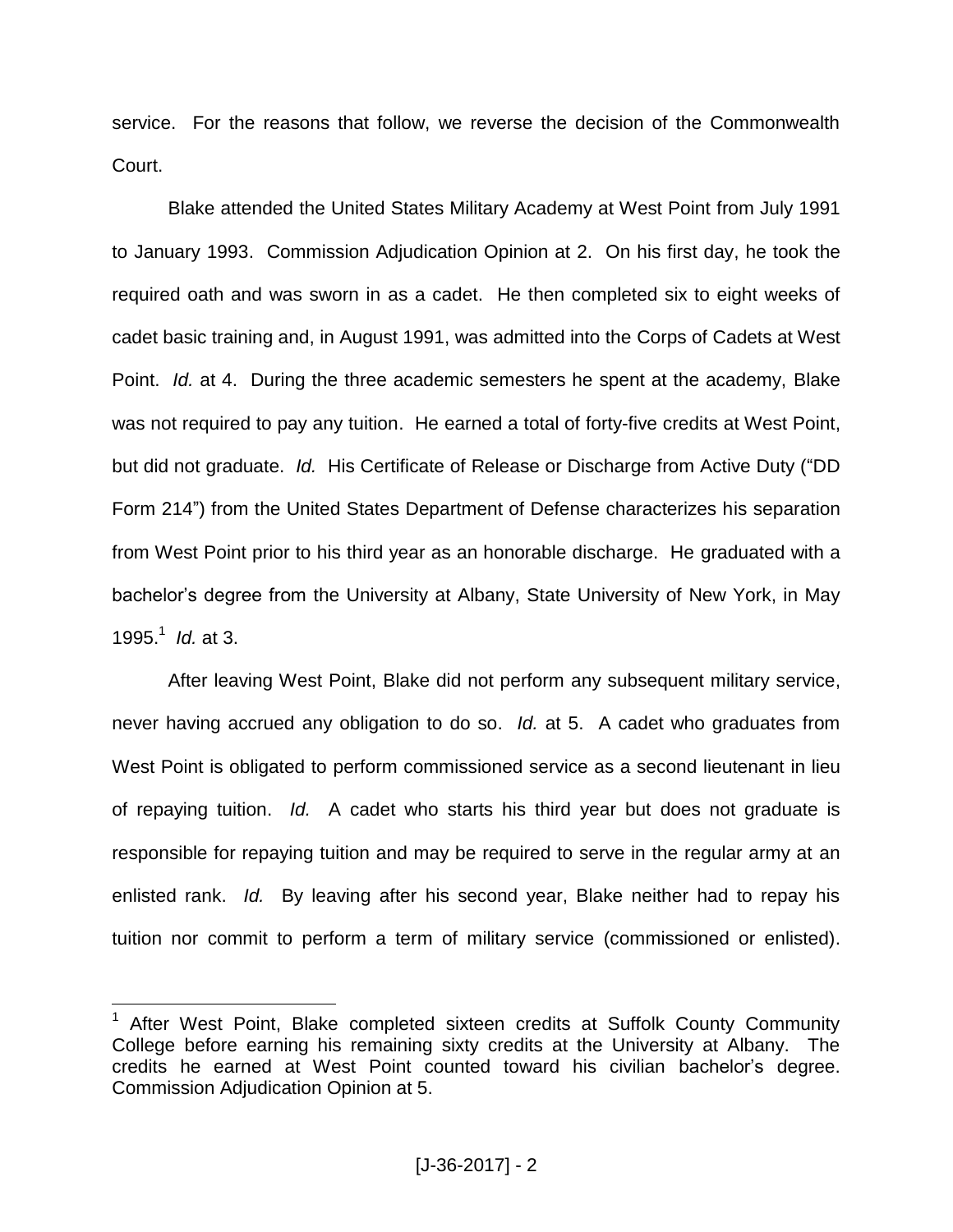From December 1995 to at least October 2014, Blake was employed by the United States Immigration and Customs Enforcement, or its predecessor agency, the United States Immigration and Naturalization Service. *Id.* at 3.

On May 28, 2014, Blake submitted an application to Appellant, State Civil Service Commission ("Commission" or "CSC")<sup>2</sup> for a "Special Investigator 1" or "Special Investigator 2" position. *Id.* at 2. On the application, he answered "yes" to the question, "Are you claiming a veterans' preference?" and passed the required civil service examination. *Id.*

Chapter 71 of the Veterans' Preference Act provides:

When any soldier shall take any civil service appointment or promotional examination for a public position under the Commonwealth, or under any political subdivision thereof, he shall be given credit in the manner hereinafter provided; for the discipline and experience represented by his military training and for the loyalty and public spirit demonstrated by his service for the preservation of his country, as provided in this chapter.

51 Pa.C.S. § 7102(a). For purposes of awarding such credit, the VPA defines "soldier"

as:

A person who served or hereafter serves in the armed forces of the United States, or in any women's organization officially connected therewith, during any war or armed conflict in which the United States engaged and who was released from active duty under honorable conditions, other than from periods of active duty for training, or with an honorable discharge from such service, or a person who so served or hereafter serves in the armed forces of the United States, or in any women's organization officially connected therewith, since July 27, 1953, including service in Vietnam, and who

**EXECUTE:**<br><sup>2</sup> Throughout this Opinion, we refer to the adjudicatory branch of the State Civil Service Commission as the "Commission" and, to avoid confusion, we refer to the administrative branch as the "CSC."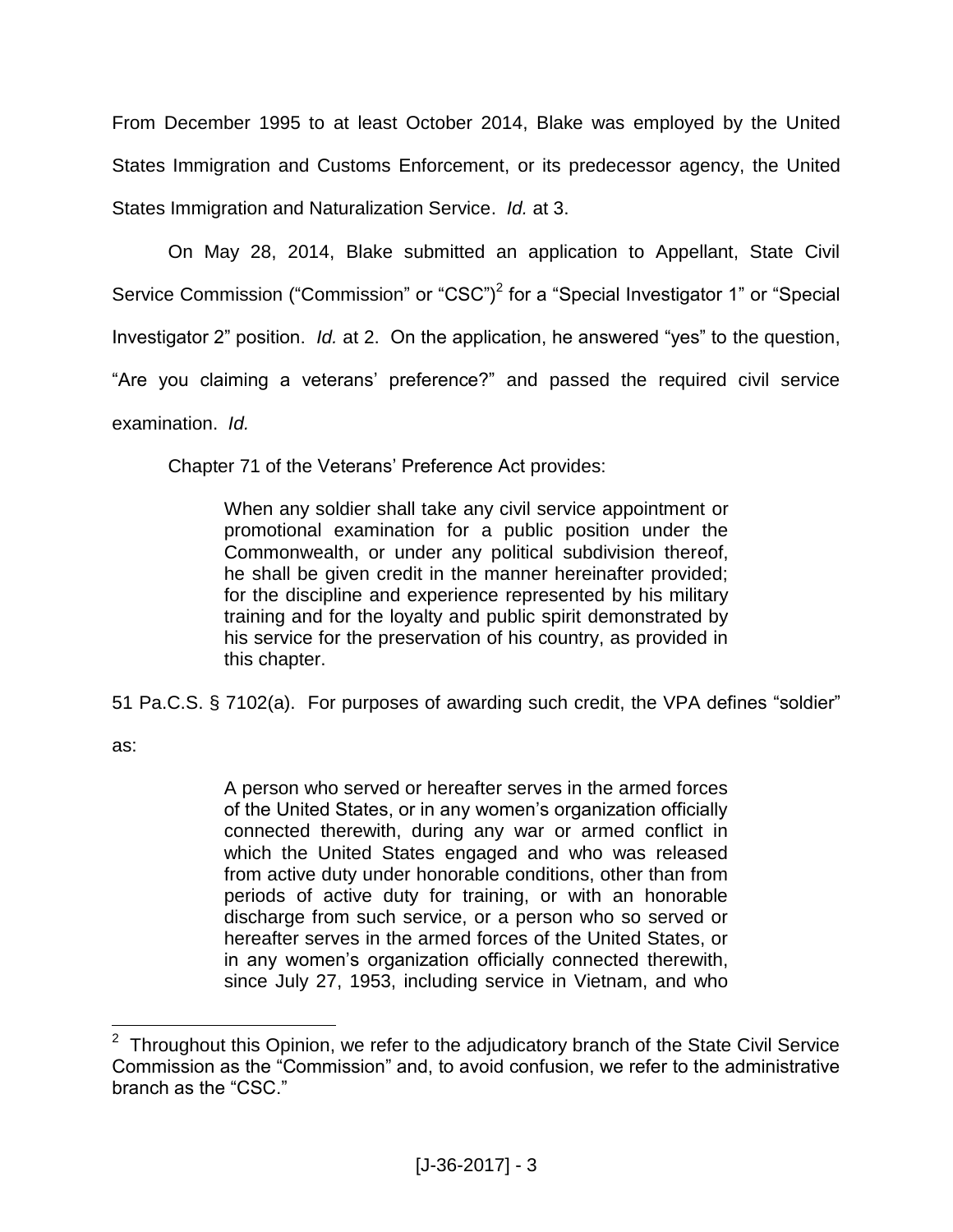has an honorable discharge from such service. Qualifying periods of service during a war or armed conflict, for purposes of this provision, will be designated by the Department of Military and Veterans Affairs.

## 51 Pa.C.S. § 7101.

In a letter dated June 4, 2014, the CSC informed Blake that he did not qualify for the veterans' preference because his service as a cadet at West Point was not "creditable as 'time in service'." Commission Adjudication Opinion at 5. On June 10, 2014, Blake responded by email that he believed the CSC had made an erroneous determination and cited two federal statutory provisions as evidence that cadet time is considered both "active duty," 38 U.S.C. § 101(21)(D), and "active service," 38 U.S.C. § 101(24)(A). *Id.* at 5-6. Blake noted that his DD Form 214 provides that his "Grade, rate or rank" was "cadet" and that his "net active service this period" was one year and six months, the equivalent of his abbreviated academic career at West Point. Finally, he conceded that his "service is not creditable for commissioned service," but contrasted the commissioned service of an officer with that of an enlisted member of the military, and urged that his service time at West Point equates to the latter. *Id.* 

By e-mail dated August 8, 2014, the CSC reiterated its determination that Blake did not qualify for the veterans' preference. The e-mail informed him that 38 U.S.C. § 101 "is relevant to veterans' benefits and is not relevant to Civil Service employment purposes. Time served as a Cadet is not creditable as 'time in service'." *Id.* at 7. The CSC also informed him that he could appeal the agency's decision to the Commission pursuant to section 905.1 of the Civil Service Act. Blake responded on August 13, 2014 that he planned to appeal. *Id.* at 7-8.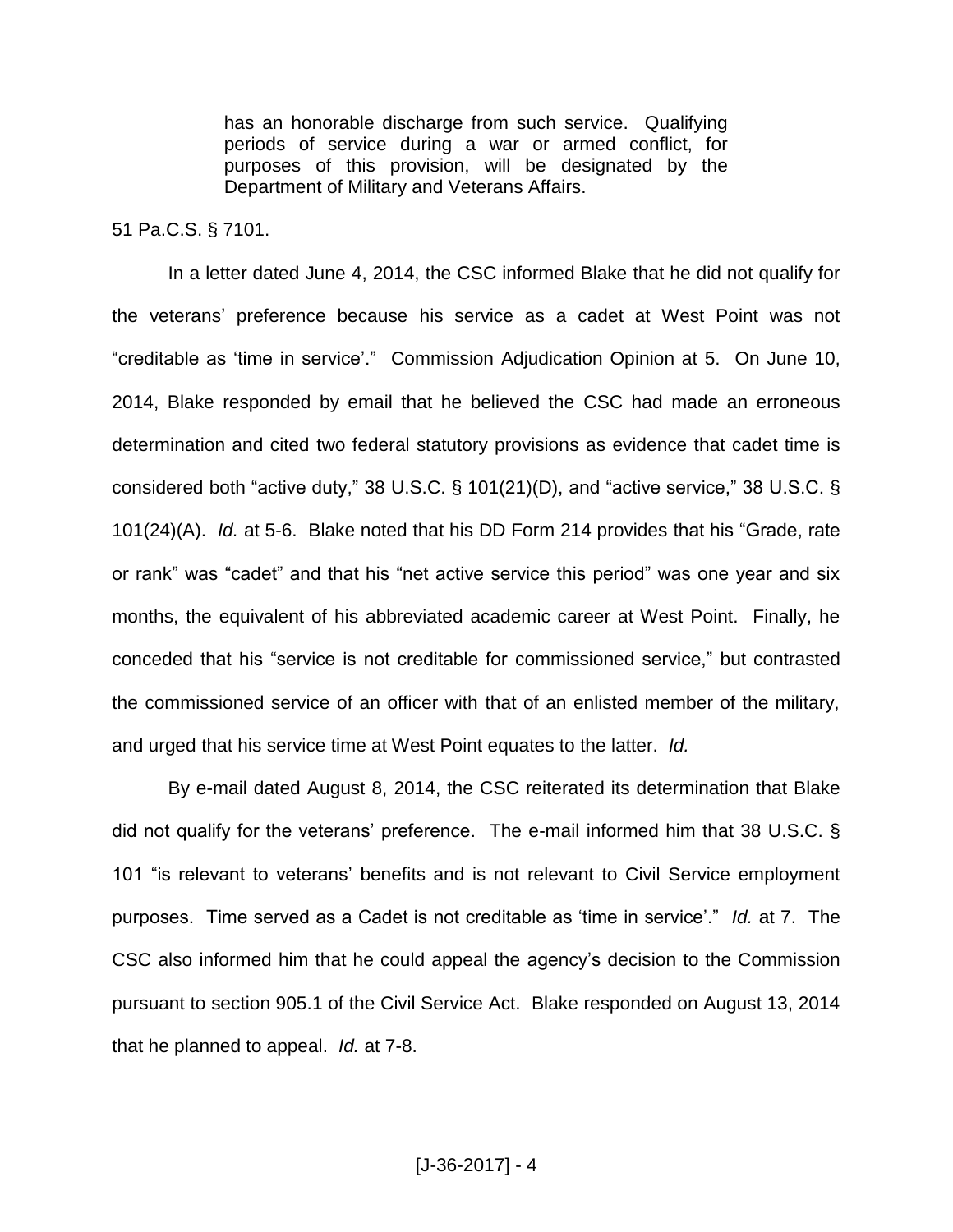The Commission framed the issue before it as whether the CSC had properly determined that Blake was not eligible to receive the same benefits that a qualified "soldier" receives when he or she passes a civil service examination. *Id.* at 1. In testimony before the Commission, Blake took the position that he met the VPA's definition of "soldier" in section 7101, and was "eligible for the veterans' preference because he completed basic training; received an honorable discharge; and, as a West Point cadet, was on 'active duty.'" *Id.* at 11 (citing N.T., 10/22/2014, at 41-43). He relied on the definition of "active duty" found in 10 U.S.C. § 101(d)(1) of the United States Armed Forces title, which provides, for purposes of that title, that "active duty" means "full-time duty in the active military service of the United States. Such term includes … attendance, while in the active military service, at a school designated as a service school[.]" Commission Adjudication Opinion at 11 (quoting 10 U.S.C. §  $101(d)(1)$ .<sup>3</sup>

The CSC, on the other hand, argued that Blake did not meet the definition of "soldier" because he did not perform "active duty" or "military service" at West Point. *Id*. The CSC contended that Blake's time at West Point was akin to "military training" or

 $3$  Before the Commission, Blake also pointed to a federal statutory definition of "Regular Army" which provides that the "Regular Army includes … the cadets of the United Sates Military Academy." Commission Adjudication Opinion at 12 (quoting 10 U.S.C. 3075(b)(2)). He urged that the definition of "active duty for training" set forth in the *Department of Defense Dictionary of Military and Associated Terms* supports his position that he was not merely on "active duty for training" while a cadet at West Point. That definition limits "active duty for training" to "a tour of active duty that is used for training members of the Reserve Component …." *Id*.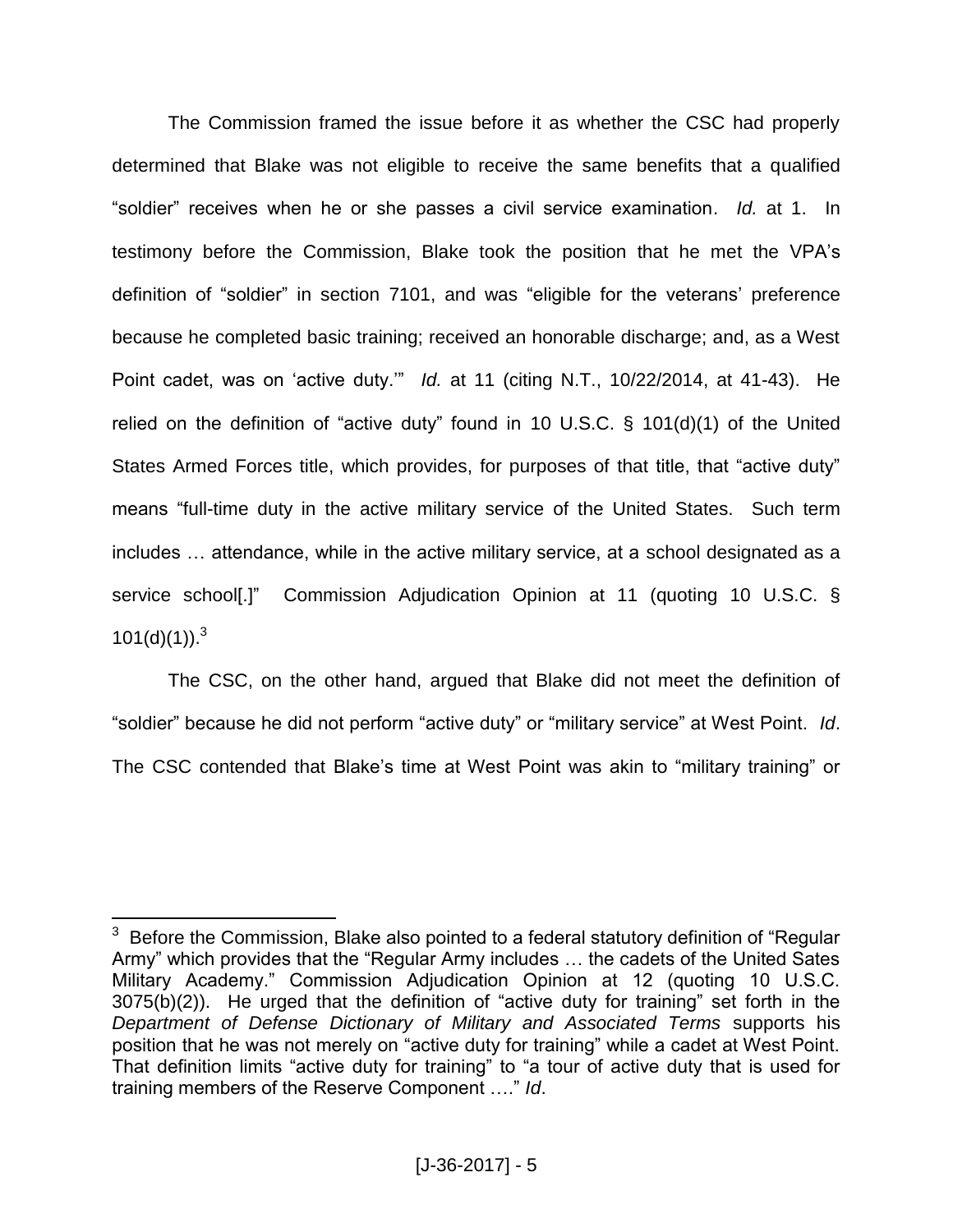"active duty for training," neither of which qualifies an applicant for the preference under section 7101 or Management Directive 580.21.<sup>4</sup> Id. at 12.

The Commission found that it was not necessary to resolve the question of whether Blake's cadet service at West Point could be classified as "active duty." *Id.* at 14. The Commission reasoned that regardless of whether Blake's cadet service was "active duty," his particular service lacked a reasonable relation to "the preference of veterans for the proper performance of public duties." *Id.* (citing *Housing Authority of the County of Chester v. State Civil Service Comm'n*, 730 A.2d 935, 948 (Pa. 1999)). In *Housing Authority,* this Court explained that a veterans' preference is not constitutional unless a "'reasonable relation' … exist[s] 'between the basis of [the] preference [in the statute being challenged] and the object to be attained, the preference of veterans for the proper performance of public duties'." *Housing Authority,* 730 A.2d at 948 (quoting *Commonwealth ex rel. Graham v. Schmid,* 3 A.2d 701, 704 (Pa. 1938)). Accordingly, the Commission concluded that applying a veterans' preference to Blake would violate the Pennsylvania Constitution. *Id.*<sup>5</sup>

 $\overline{a}$  $4$  The full title of the management directive at issue is Management Directive 580.21 Amended, *Veterans' Preference on Classified Service Employment Certifications*, dated February 16, 2011. *See* CSC's Exhibit 4. MD 580.21 explains, in relevant part, that the veterans' preference is "given to applicants who pass examinations to positions covered by the CSC in recognition of their military service." *Id*.

<sup>&</sup>lt;sup>5</sup> Discussing the constitutionality of statutory classifications generally, we have explained that the "prohibition against treating people differently under the law does not preclude the Commonwealth from resorting to legislative classifications, provided that those classifications are reasonable rather than arbitrary and bear a reasonable relationship to the object of the legislation." *Commonwealth v. Albert*, 758 A.2d 1149, 1151 (Pa. 2000). While the Commission did not cite specific provisions of the Pennsylvania Constitution, *Housing Authority of the County of Chester v. State Civil Service Comm'n,* indicates that principles of due process and equal protection (continued…)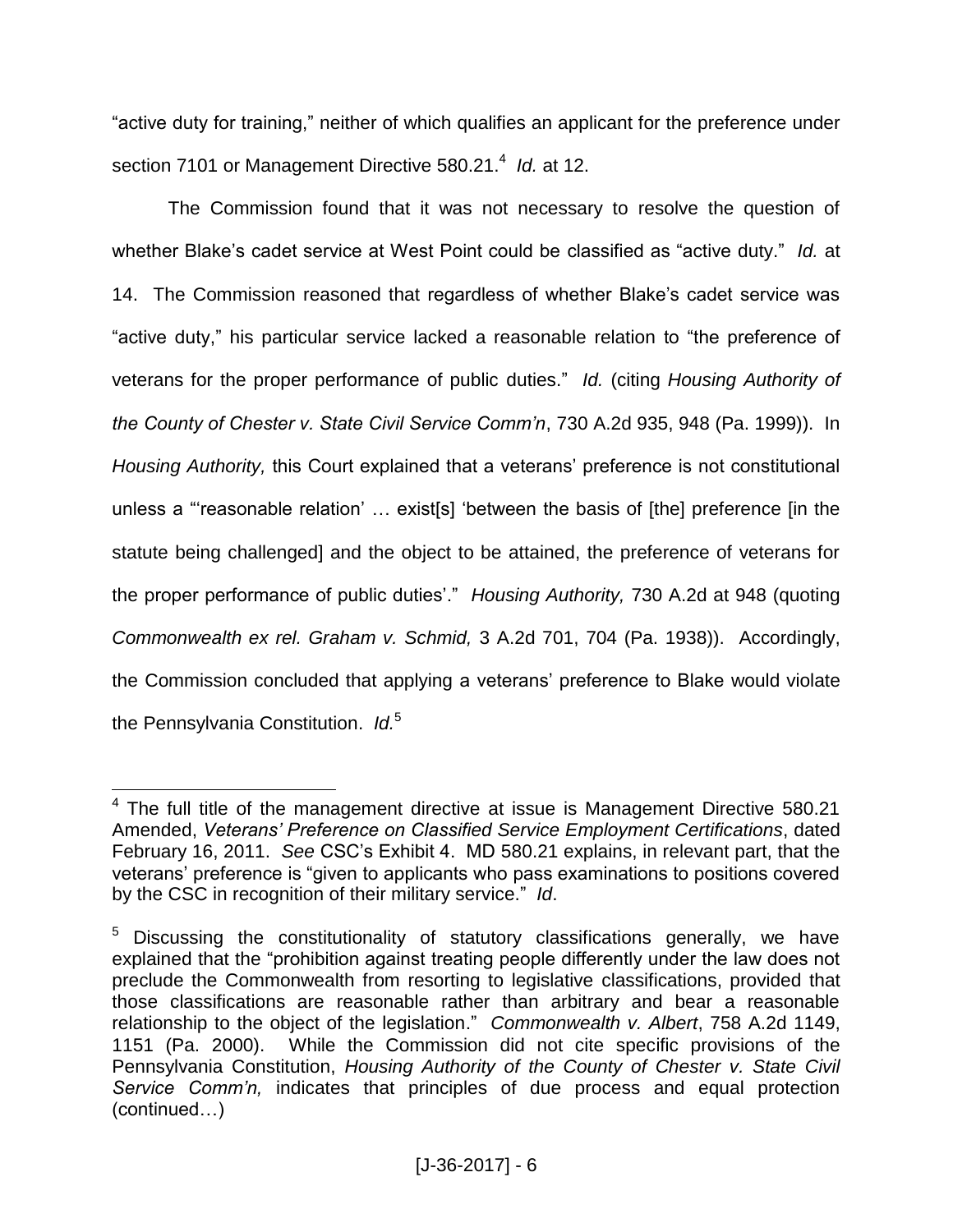The Commission reasoned that the Commonwealth Court's opinion in *Soberick v. Salisbury Tp. Civil Service Comm'n and Budd A. Frankenfield, III*, 874 A.2d 155 (Pa. Commw. 2005), supported its conclusion. The Commission distinguished Frankenfield's eleven months of active duty in support of Operation Enduring Freedom (Iraq) from Blake's tenure at West Point. Even though Frankenfield had not completed his full eight-year military service commitment with the Marine Corps when he applied for the veterans' preference, the Commonwealth Court upheld the award, indicating that his active duty represented the kind of "significant military service" the General Assembly intended to reward. *Id.* at 158.

Blake appealed and the Commonwealth Court reversed, criticizing the Commission for failing to decide the matter on statutory, non-constitutional, grounds. *Blake v. State Civil Service Comm'n*, No. 724 C.D. 2015 at 1 (Pa. Commw. 2016) (unpublished memorandum). The Commonwealth Court first considered whether Blake's time as a cadet at West Point met the statutory definition of "soldier" in section 7101 of the VPA. Because the General Assembly did not define the term "active duty" in section 7101, the Commonwealth Court explained that it would be guided by the rule of statutory construction set forth in 1 Pa.C.S. § 1921(c)(5), which provides that courts may consider "the former law, if any, including other statutes upon the same or similar subjects" when determining legislative intent. *Id.* at 8. The Commonwealth Court explained that the term "active duty" is defined in title 38 of the United States Code as

(…continued)

<sup>(</sup>emanating from Pa. Const. art. I, §§ 1, 26) animate the "reasonable relation" standard. *See Housing Authority*, 730 A.2d at 948) (citing *Hoffman v. Twship. Of Whitehall*, 677 A.2d 1200 (Pa. 1996)); *accord Albert*, 758 A.2d at 1151 (discussing equal protection under Pa. Const. art. I, §§ 1, 26 and U.S. Const. amend. XIV).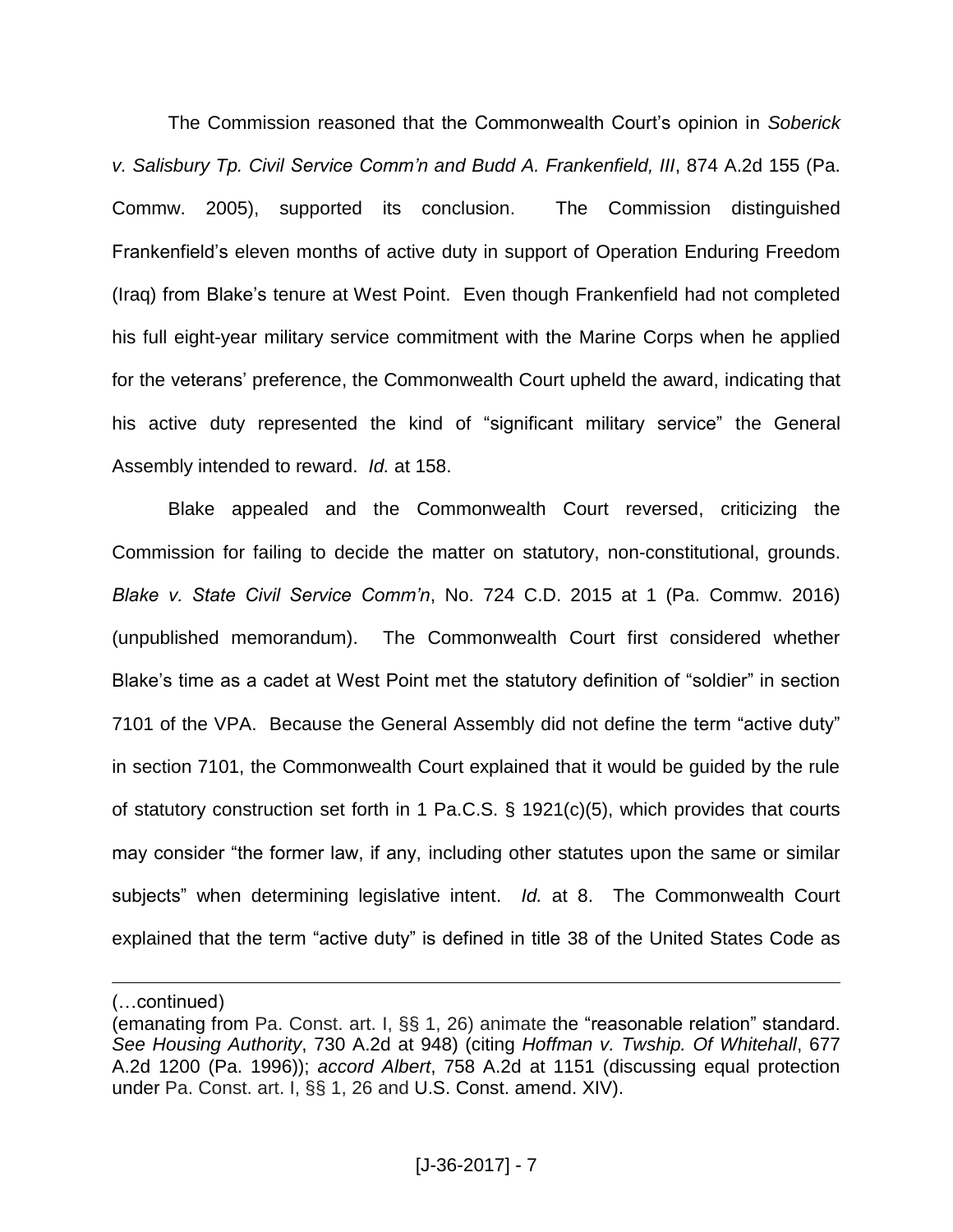including – for purposes of defining a "veteran" eligible for certain federal benefits – someone who served "as a cadet at the United States Military, Air Force, or Coast Guard Academy, or as a midshipman at the United States Naval Academy." *Id.* at 8-9 (quoting 38 U.S.C. §101(21)(D)). Because Blake was a cadet at West Point, the Commonwealth Court determined that he met the foregoing federal definition of "active duty" and, as a result, also met the definition of "soldier" in 51 Pa.C.S. § 7101. *Id.* at  $11<sup>6</sup>$ 

Despite acknowledging that the purpose of the Veterans' Preference Act is to reward a soldier "for the discipline and experience represented by his military training and for the loyalty and public spirit demonstrated by his service for the preservation of his country," 51 Pa.C.S. §7102(a), the Commonwealth Court decided that this language did not impose a requirement that soldiers must have both undergone training and performed military service to be eligible. *Id.* Instead, the court concluded, by reference to the federal definition, that "the language of [section 7101] … stands alone to support the conclusion that Blake was a soldier when he attended West Point." *Id.*<sup>7</sup>

 $\overline{a}$  $6$  The definition of "veteran" in 5 U.S.C. § 2108 includes, among others, "an individual who … served on active duty as defined by section 101(21) of title 38 in the armed forces during the period beginning on August 2, 1990, and ending on January 2, 1992." 5 U.S.C. § 2108(1)(C). The Commonwealth Court apparently concluded that Blake met this federal definition as well, and found it relevant (for reasons unstated) that he would therefore qualify for federal veterans' benefits. *See Blake*, No. 724 C.D. 2015 at 9.

<sup>&</sup>lt;sup>7</sup> The Commonwealth Court also set forth 38 U.S.C. § 101's definition of "active duty for training," finding it inapplicable to Blake. As defined under federal law, "active duty for training" is a term applicable only to individuals in the Reserves, Reserve Corps of the Public Health Service, National Guard or Air National Guard of any State, or Senior Reserve Officers' Training Corps. 38 U.S.C. § 101(22). As to its meaning in the context of section 7101, both Blake and the CSC appear to agree that "active duty for training" (continued…)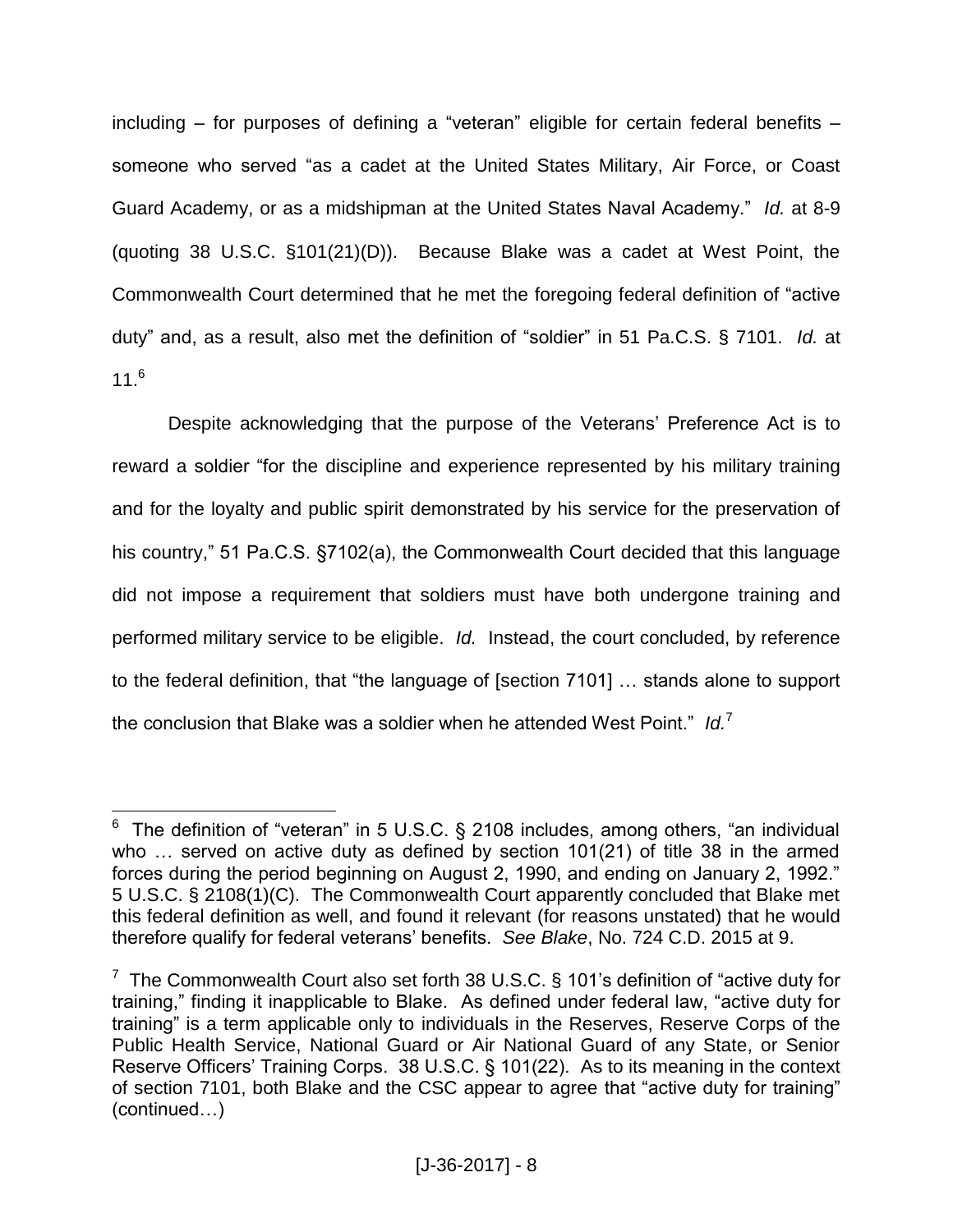Finally, the Commonwealth Court disagreed with the Commission's constitutional analysis. According to the Commonwealth Court, this Court's use of the "reasonable relation" test in the area of the Veterans' Preference Act has been limited to facial constitutional challenges to certain preference provisions, and is misplaced in the context of an "as applied" challenge, where the validity of the provision itself is undisputed and the challenge relates instead to whether the provision may be constitutionally applied to an individual applicant. *Id.* at 11-13.

On appeal to this Court, the CSC raises two issues: (1) whether the Commonwealth Court erred by construing the intent of the General Assembly with reference to terms contained in federal legislation; and (2) whether the Commonwealth Court erred in holding that the "reasonable relation" standard is to be applied only in the context of facial constitutional challenges to veterans' preference provisions. We need not reach the second issue, as we agree with the Commonwealth Court that the case may be decided on non-constitutional grounds. *Commonwealth v. Janssen Pharmaceutical, Inc.*, 8 A.3d 267, 271 (Pa. 2010) (holding that constitutional questions should be avoided when resolution of the case based on alternative, non-constitutional grounds is possible). We disagree, however, with the Commonwealth Court's resolution of the case on statutory grounds, including its decision to import a federal definition to interpret section 7101.

Whether Blake is a "soldier" pursuant to the definition of that term in section 7101 requires us to engage in statutory interpretation. Because statutory interpretation is a

<sup>(…</sup>continued)

is a training status limited to reservists and members of the National Guard. *See*  Blake's Brief at 11-12; CSC's Brief at 17, 25-28.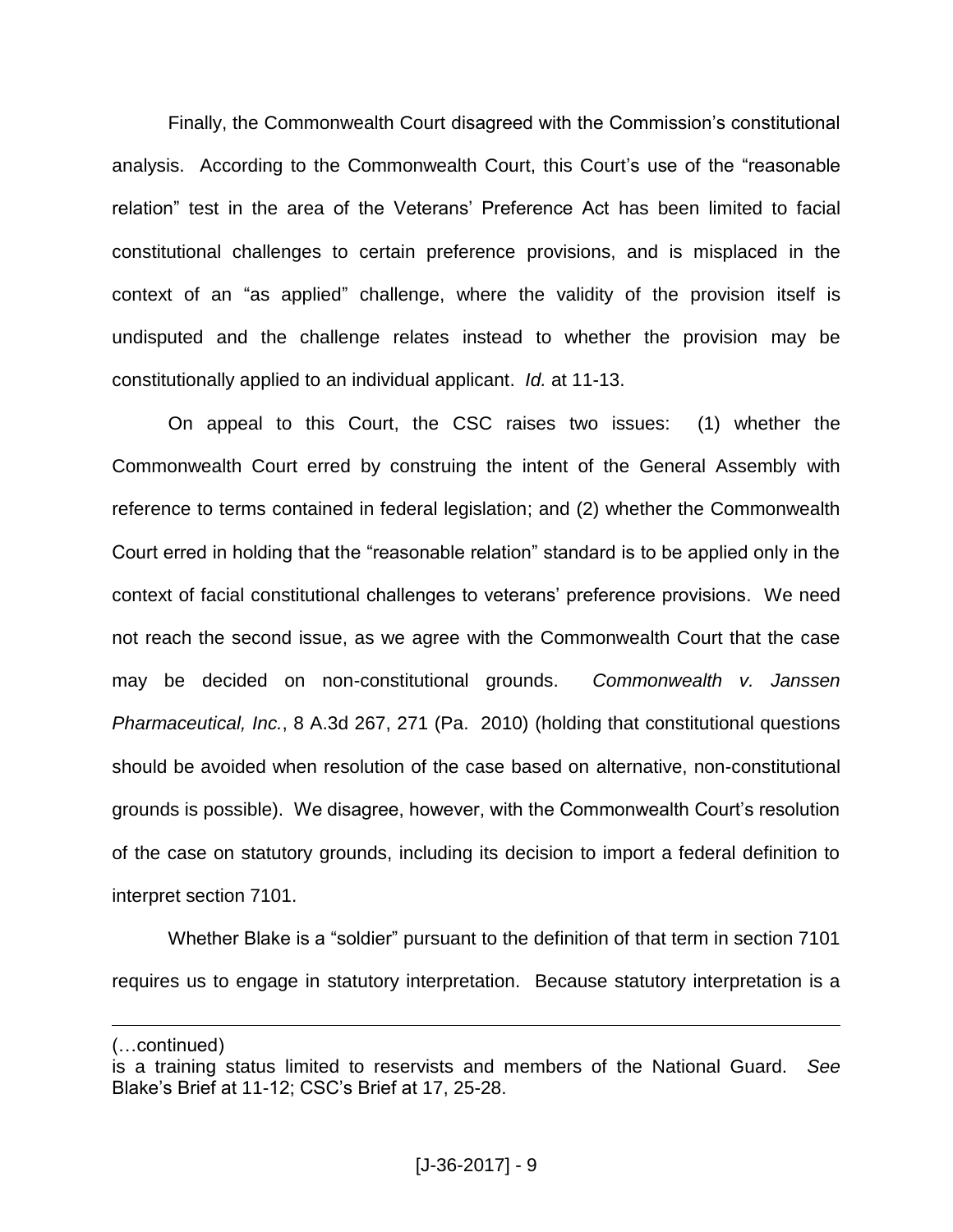question of law, our standard of review is de novo and our scope of review is plenary. *Ford v. Am. States Ins. Co.*, 154 A.3d 237, 244 (Pa. 2017). The Statutory Construction Act, 1 Pa.C.S. §§ 1501-1991, recognizes that the objective of all interpretation is to ascertain and effectuate the General Assembly's intent. 1 Pa.C.S. § 1921(a). Every statute shall be construed, if possible, to give effect to all of its provisions. *Id.* A statute's plain language generally provides the best indication of legislative intent. 1 Pa.C.S. § 1921(b). However, if the words are not explicit or free from ambiguity,

> the intention of the General Assembly may be ascertained by considering, among other matters:

- (1) The occasion and necessity for the statute.
- (2) The circumstances under which it was enacted.
- (3) The mischief to be remedied.
- (4) The object to be attained.

(5) The former law, if any, including other statutes upon the same or similar subjects.

(6) The consequences of a particular interpretation.

(7) The contemporaneous legislative history.

(8) Legislative and administrative interpretations of such statute.

1 Pa.C.S. § 1921(c). In all cases, we read statutory words with reference to the context in which they appear, *see A.S. v. Pennsylvania State Police*, 143 A.3d 896, 906 (Pa. 2016), and we operate under the presumption that the General Assembly did not intend a result that is absurd or unreasonable. 1 Pa.S.C § 1922.

The statutory definition of "soldier" is ambiguous because it contains several undefined terms and phrases, including "active duty" and "served or hereafter serves in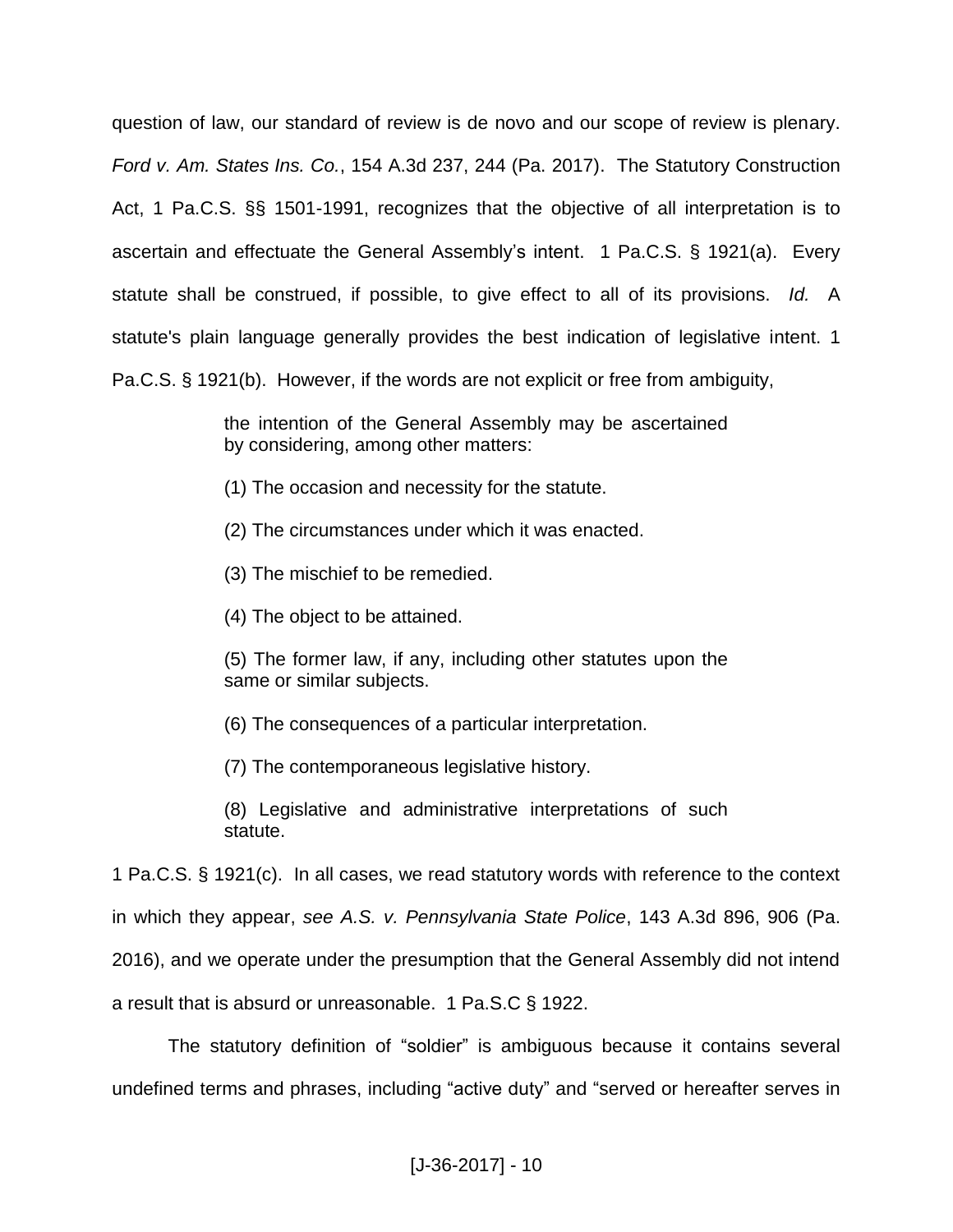the armed forces of the United States." *Cf. 401 Fourth St., Inc. v. Inv'rs Ins. Grp.*, 879 A.2d 166, 174 (Pa. 2005). The parties disagree as to which portions of section 7101 apply to Blake and, to the extent they are applicable, about the meanings of the undefined terms. Blake argues that he is a "soldier" because he was on "active duty" as a cadet at West Point. He supports the Commonwealth Court's decision to import a federal statutory definition of "active duty" to clarify the meaning of this term in section 7101. The CSC, alternatively, argues that it is irrelevant whether Blake was on "active duty," because the portion of section 7101 in which that term appears does not apply to him. CSC's Brief at 17. The agency contends, moreover, that the portion of section 7101 relevant to Blake is whether he "served … in the armed forces of the United States," and insists that he did not, as he neither incurred nor completed a term of military service. *Id.* at 29-32.

We agree with the CSC that the Commonwealth Court erred in relying on a statutory definition from federal legislation to ascertain the General Assembly's intent with respect to section 7101. Section 1921(c)(5) authorizes consideration of "the former law, if any, including other statutes upon the same or similar subjects." 1 Pa.C.S. 1921(c)(5). The federal statute at issue, 38 U.S.C. § 101(21)(D), defines the term "active duty" for purposes of granting a preference to "veterans" in federal employment. 38 U.S.C. § 101(21)(D). It is not a "former law" with respect to Pennsylvania's VPA, as there is no indication that the VPA was modeled after, or based upon, any language in the federal statute. $8$  Moreover, the nomenclature of the federal law is in many respects

<sup>8</sup> Section 103 of the Pennsylvania Military and Veterans Code provides: "It is the intent of this title that it shall be in conformity with all acts and regulations of the United States (continued…)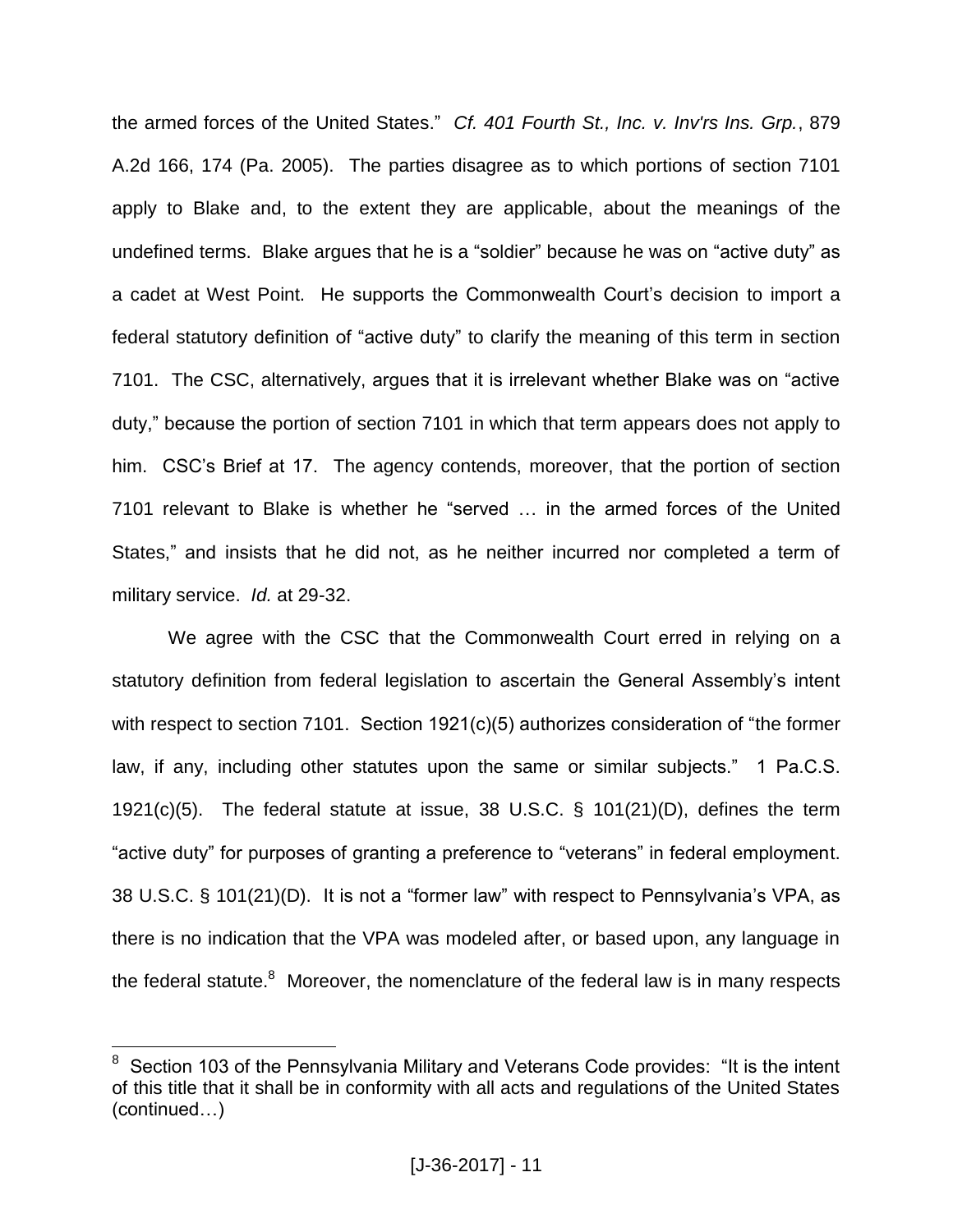different than in section 7101. For example, section 7101 makes Pennsylvania's

veterans' preference available to "soldiers," while federal law refers to "veterans" who

(…continued)

 $\overline{a}$ 

affecting the same subjects, and all provisions of this title shall be construed to effectuate this purpose." 51 Pa.C.S. § 103. The Commonwealth Court, however, did not cite section 103 in support of its approach in the case at bar, and we do not view section 103 as sanctioning the use of federally defined terms to ascertain the General Assembly's intent regarding who qualifies as a "soldier" eligible for a veterans' preference in Pennsylvania civil service jobs. In our view, the Commonwealth Court in *Herskovitz* ably explained why section 103 does not authorize reliance on federal law as an interpretative tool:

> Whereas the [present Military] Code is a substantial reenactment of The Military Code of 1949, formerly 51 P.S. §§ 1-101—1-1202, the preference provisions of Chapter 71 are derived from a separate and distinct statute enacted in 1945, Act of May 22, 1945, P.L. 837, formerly 51 P.S. §§ 492.1—492.8, repealed by Section 2 of the Act of August 1, 1975, P.L. 233. Section 103 of the [Pennsylvania Military] Code is taken verbatim from Section 102 of the Military Code of 1949, formerly 51 P.S. § 1-102; it was **not** a part of the Act of 1945 dealing with veterans' preference. It was not until 1975 that the statutory provisions relating to veterans' preference were incorporated as part of the present [Pennsylvania] Military Code.

> Furthermore, the purpose of Section 102 as it applied to other military matters, can be ascertained quite apart from veterans' preference. Enlistment standards, uniforms, honorable discharge requirements are just a few of many areas where, for the sake of uniformity, state laws pertaining to the military must conform with federal standards.

*Herskovitz,* 534 A.2d at 163 (footnote omitted). In addition to the foregoing, the *Herskovitz* Court relied upon the language of 51 Pa.C.S. § 7109 to conclude that "that Section 103 does not require that the provisions of the [present Military] Code must conform with and be interpreted as a part of the federal legislation in the area of veterans' preference." *Id.* Section 7109 provides: "This chapter shall be construed as being the exclusive law applying to the Commonwealth, and its political subdivisions, in giving preference to soldiers in appointment or promotion to, or retention in, public position or on public works." 51 Pa.C.S. § 7109. In the instant matter, the CSC argues similarly that Section 7109 bars consideration of federal statutory definitions. *See* CSC's Brief at 16, 20.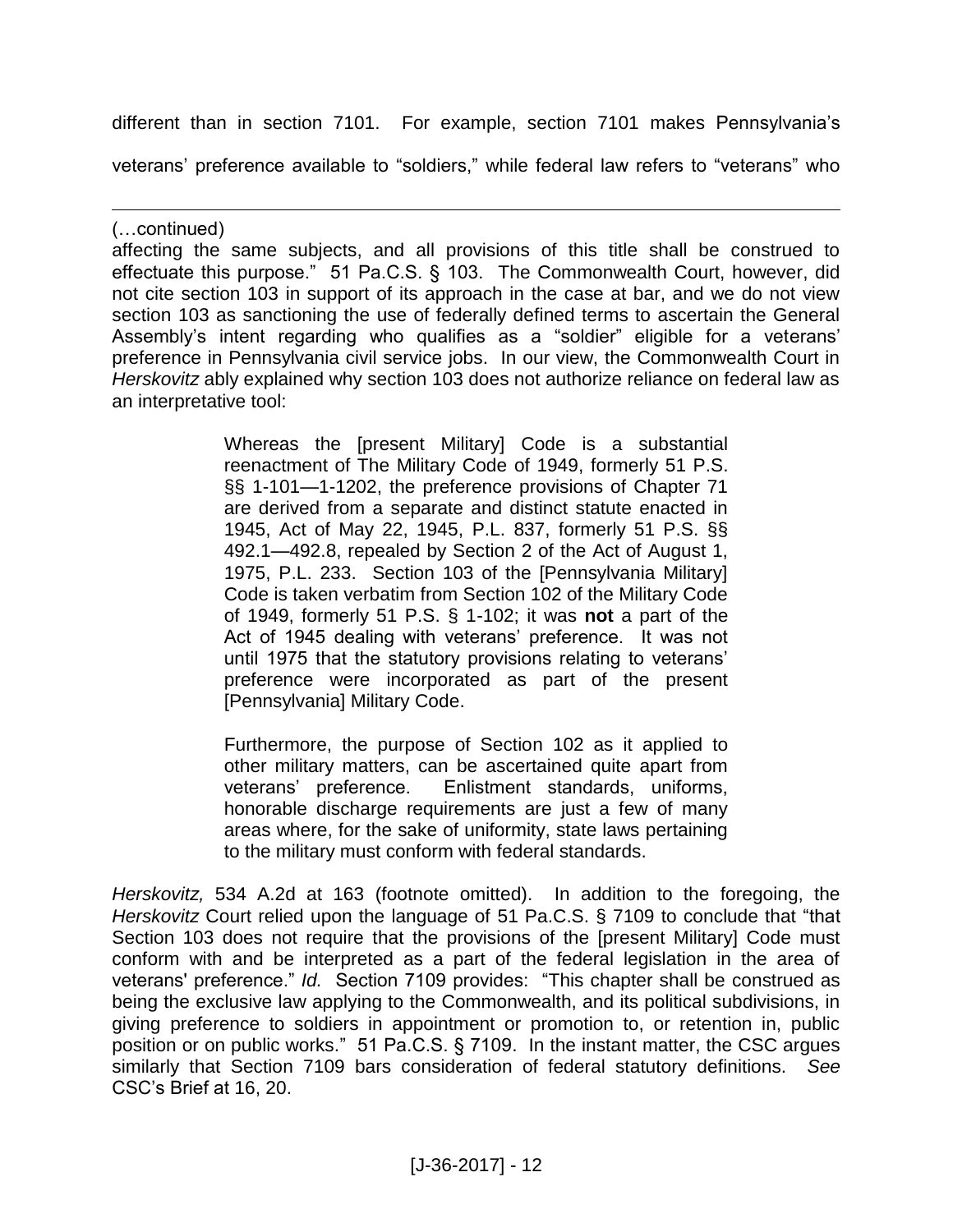are "preference eligible." *Herskovitz v. State Civil Service Comm'n,* 534 A.2d 160, 163 (Pa. Cmwlth. 1987). Further, the scope of availability for a veterans' preference is different, as in Pennsylvania it is available to someone meeting the definition of "soldier" in section 7101, while the definition of "preference eligible" under federal law includes disabled veterans, certain family members of disabled veterans, those whose service meet the definition of "veteran,"<sup>9</sup> and certain family members of veterans.<sup>10</sup> *See* Brian Torresi, *Operation Rewarding Sacrifice: A Proposal to Amend the Definition of "Veteran" in Title 5 to Fully Effectuate the Purposes of Veterans' Preference*, 110 Penn St. L. Rev. 209, 231 (2005) (citing 5 U.S.C. § 2108(3)). These significant differences strongly militate against the use of federal definitions to interpret the Pennsylvania statute.

**EXECTS**<br><sup>9</sup> The definition of "veteran" under federal law is also much different than the definition of "soldier" under section 7101. A "veteran" includes someone who served on active duty in the armed forces during a war, during the period from April 28, 1952 to July 1, 1955, or in a campaign or expedition for which a campaign medal has been authorized. A "veteran" is also someone who served on active duty for more than 180 consecutive days after January 31, 1955 and before October 15, 1976, or who served on active duty with no time requirement during the period from August 2, 1990, until January 2, 1992. *See* Brian Torresi, *Operation Rewarding Sacrifice: A Proposal to Amend the Definition of "Veteran" in Title 5 to Fully Effectuate the Purposes of Veterans' Preference*, 110 Penn St. L. Rev. 209, 231 (2005) (citing 5 U.S.C. § 2108(1)).

In his brief filed with this Court, Blake concedes that he would not qualify for a veterans' preference under the current federal framework, despite meeting the federal definition for "active duty." *See* Blake's Brief at 13 (explaining that a separate federal law contains a "service requirement of twenty-four months" for individuals, like Blake, who were on active duty during the Persian Gulf War). Blake appears to be referring to 38 U.S.C. § 5303A, which provides, in relevant part, that "any requirements for eligibility for or entitlement to any benefit under this title or any other law administered by the Secretary that are based on the length of active duty served by a person who initially enters such service after September 7, 1980" are amended to require either "24 months of continuous active duty" or "the full period for which such person was called or ordered to active duty," except under certain enumerated circumstances. 38 U.S.C.A. § 5303A.

<sup>10</sup> Under Pennsylvania law, preferences are available to the spouses of deceased or disabled soldiers. 51 Pa. C.S. § 7108.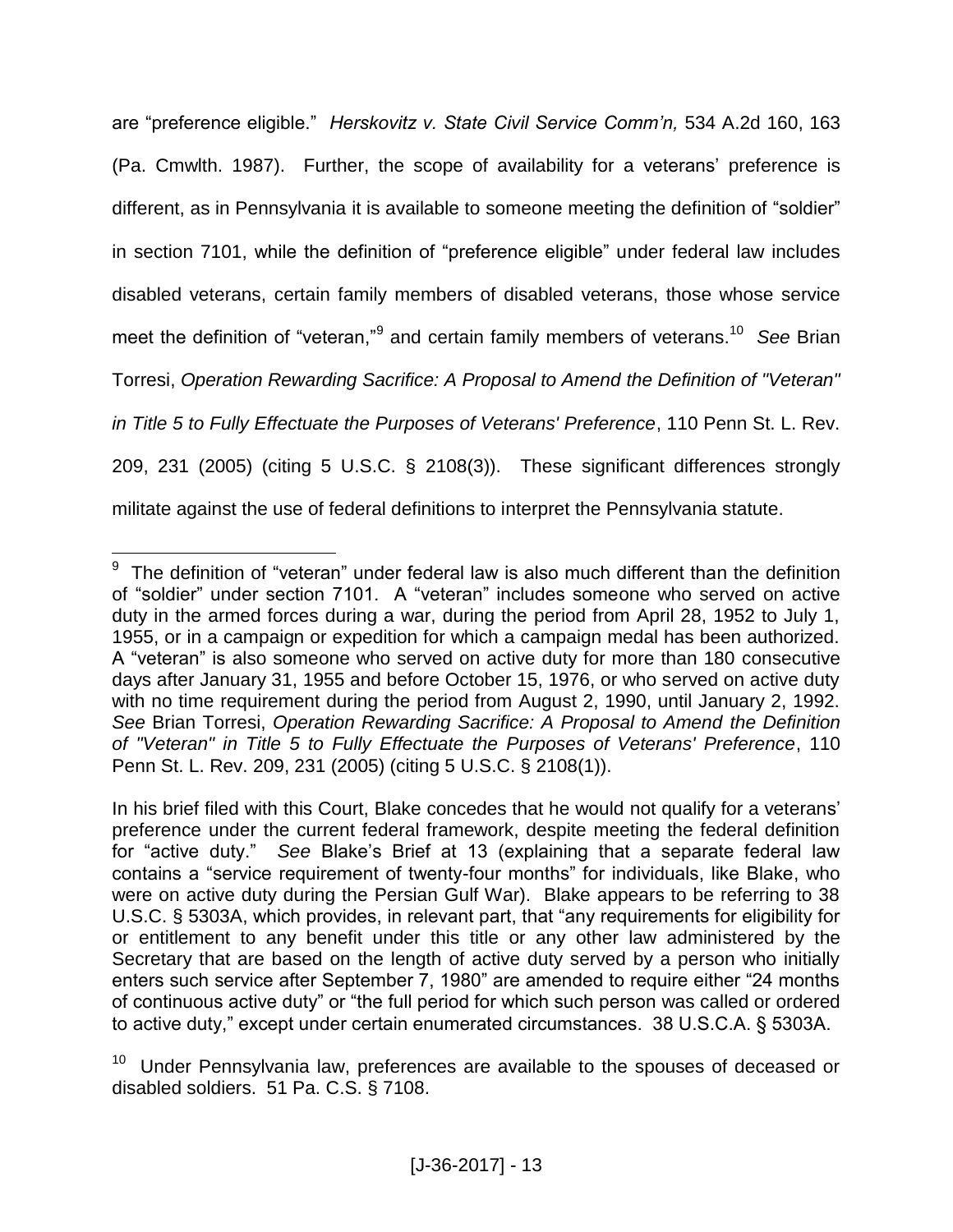Instead, the "former law" worthy of our consideration here is the text of section 7101 before it was amended in 2004. The pre-2004 version of the law provided as follows:

> As used in this chapter, "soldier" means a person who served in the armed forces of the United States, or in any women's organization officially connected therewith, during any war or armed conflict in which the United States engaged, or who so served or hereafter serves in the armed forces of the United States, or in any women's organization officially connected therewith, since July 27, 1953, including service in Vietnam, and who has an honorable discharge from such service.

51 Pa. C.S. § 7101 (1975, *amended* 2004). Under this definition, a person qualified as a "soldier" if he or she (1) served in the armed forces of the United States (or a connected women's organization) after July 27, 1953 (the date of the armistice ending the Korean War), and was honorably discharged from that service, or (2) served before July 27, 1953 during a war or armed conflict in which the United States engaged, and was honorably discharged from that service. Under the pre-amendment version of section 7101, anyone honorably discharged from service after the end of the Korean War qualified for a veterans' preference, regardless of whether that service took place during a war or armed conflict.

The pre-amendment version of section 7101 did not include the term "active duty." Two Commonwealth Court decisions necessitated the amendment to add it. First, in its 1987 decision in *Herskovitz*, the Commonwealth Court interpreted the definition of "soldier" to include members of the Pennsylvania National Guard and United States Reserves. *Herskovitz*, 534 A.2d at 160-62. The three petitioners had completed their guard or reservist training, and had also completed their full military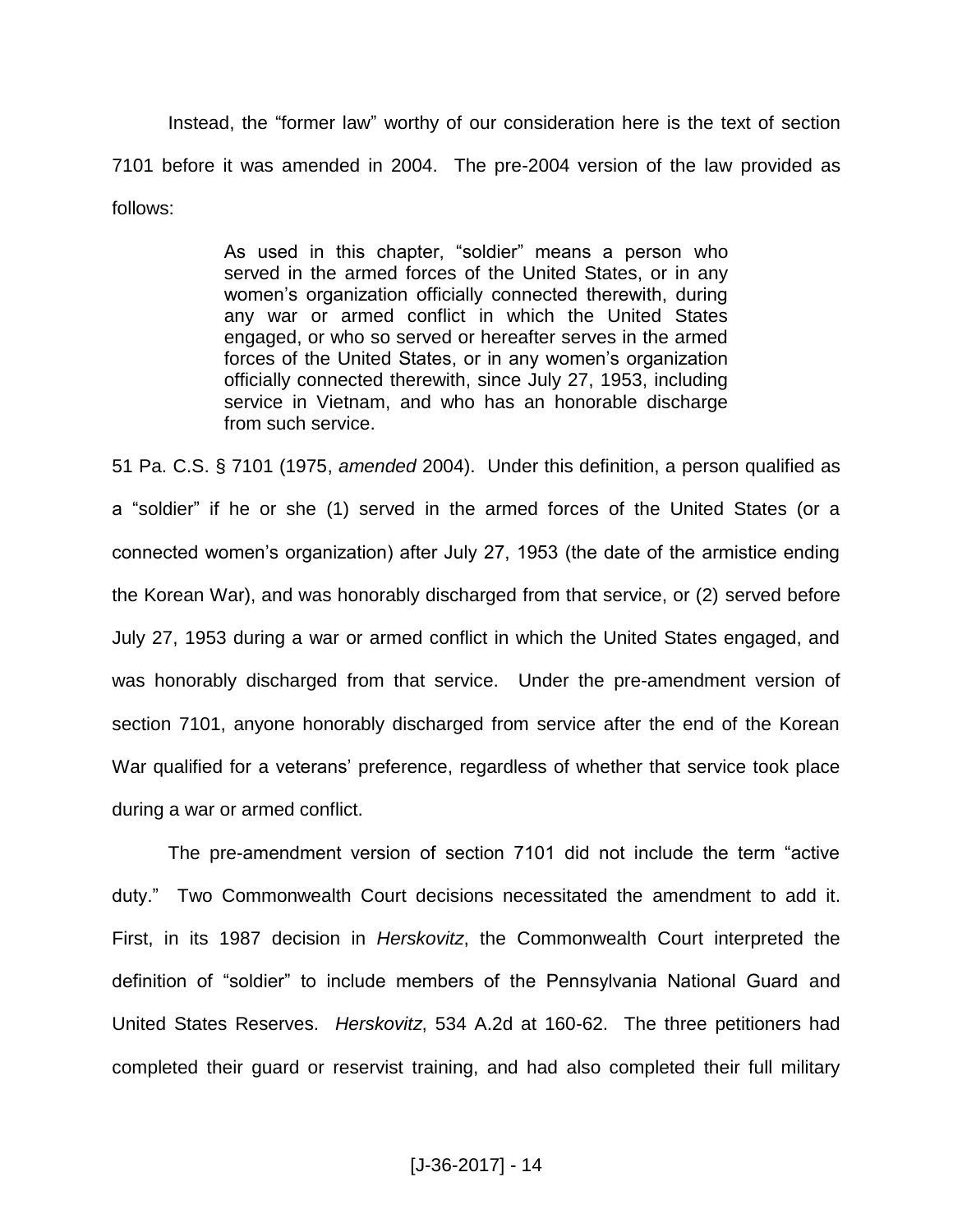service obligations of five to six years prior to being honorably discharged. *Id.* at 161. The Commonwealth Court decided that the part-time nature of their service did not disqualify them from being "soldiers" under section 7101 (pre-amendment). *Id.* at 162. Citing the legislative intent set forth in section 7102(a) of the VPA, the court reasoned that voluntarily enlisting in the National Guard or Reserves demonstrates "the same public-spirited service for the preservation of our country as those who have volunteered or may have been drafted into full-time active service." *Id.* at 161. While recognizing that "the actual continuous time of service is different for those who are 'regular army'," the Commonwealth Court concluded that members of the Pennsylvania National Guard and United States Reserves experience "the same kinds of disruption in normal civilian life … albeit on a lesser scale." *Id.*

Second, in *Sicuro v. City of Pittsburgh*, 684 A.2d 232 (Pa. Commw. 1996), the Commonwealth Court limited the application of *Herskovitz* to members of the Pennsylvania National Guard or United States Reserves who had completed their initial service commitment before seeking the preference. *Id.* at 237. In *Sicuro*, the applicants had been discharged from their reserve duty training program but had not yet joined the reserves or completed their initial service commitment. *Id.* at 234. The *Sicuro* court explained "the purpose of the Act is to reward qualified veterans for their service to this country. … Completion of their **training** does not equate to completion of their **service** for purposes of obtaining preference points." *Id. at* 236 (emphasis in original). According to the Commonwealth Court, extending the veterans' preference to those who have not completed an initial service commitment "diminish[es] opportunities for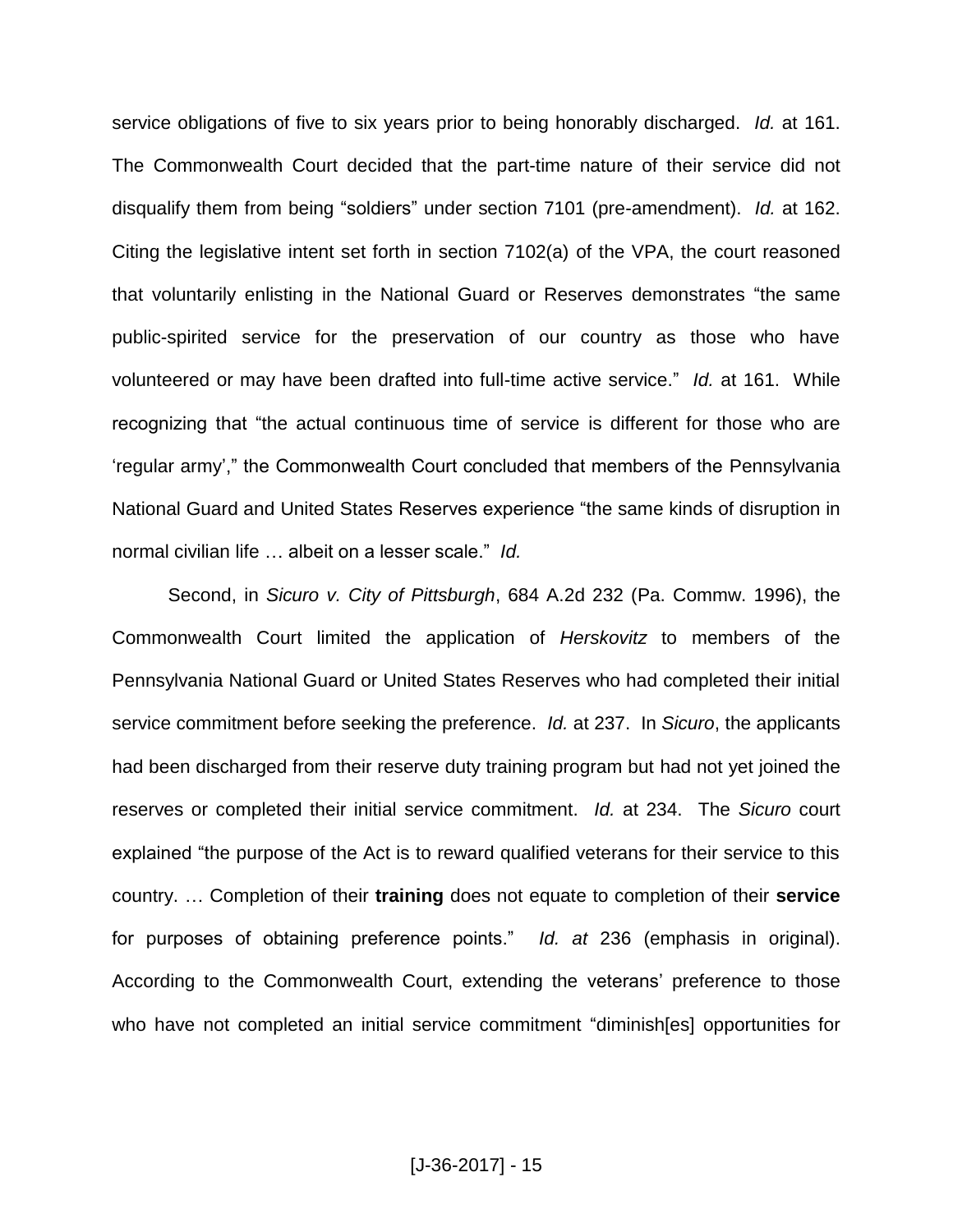individuals who have completed their full, significant contributions to the military[.]" *Id.*  at 237.

The General Assembly amended section 7101 in 2004 to resolve a perceived unfairness to certain guard and reserve members. In particular, guard and reserve members who were called to active duty in places like Iraq or Afghanistan, and who were then released from that active duty assignment, were not eligible for a veterans' preference because they had not, as required by *Sicuro*, completed the entirety of their initial service commitments. The amendment's legislative history makes clear that it was enacted to bring within the ambit of section 7101 those members of the Pennsylvania National Guard or United States Reserves who returned from active duty during a war or armed conflict, without first requiring them to complete their initial service obligation. *See* 1 Pa.S.C. § 1921(c)(7); Pa. L. Journal, 188th Gen. Assemb., No. 15, Reg. Sess., 304 (2004) (introducing House Bill 2055 as "an Act amending Title 51 (Military Affairs) of the Pennsylvania Consolidated Statutes, further defining 'soldier'"). During consideration of HB 2055 on the floor of the House, Representative Thomas Tigue explained that the bill was

> an important bill for all of our National Guard and Reserve troops who are in harm's way or have been in harm's way and have returned. This bill will allow them to receive the benefits to which they should be entitled. Under the current law, our current National Guard's members and reservists who have served on active duty in Iraq and Afghanistan and on ships at sea and in combat areas do not qualify … for veterans' [preference] …. What this bill does is to bring them up on an equal footing, if you will, with those who are on active duty who served in the same places. In fact, some reservists have served more time than the active duty forces.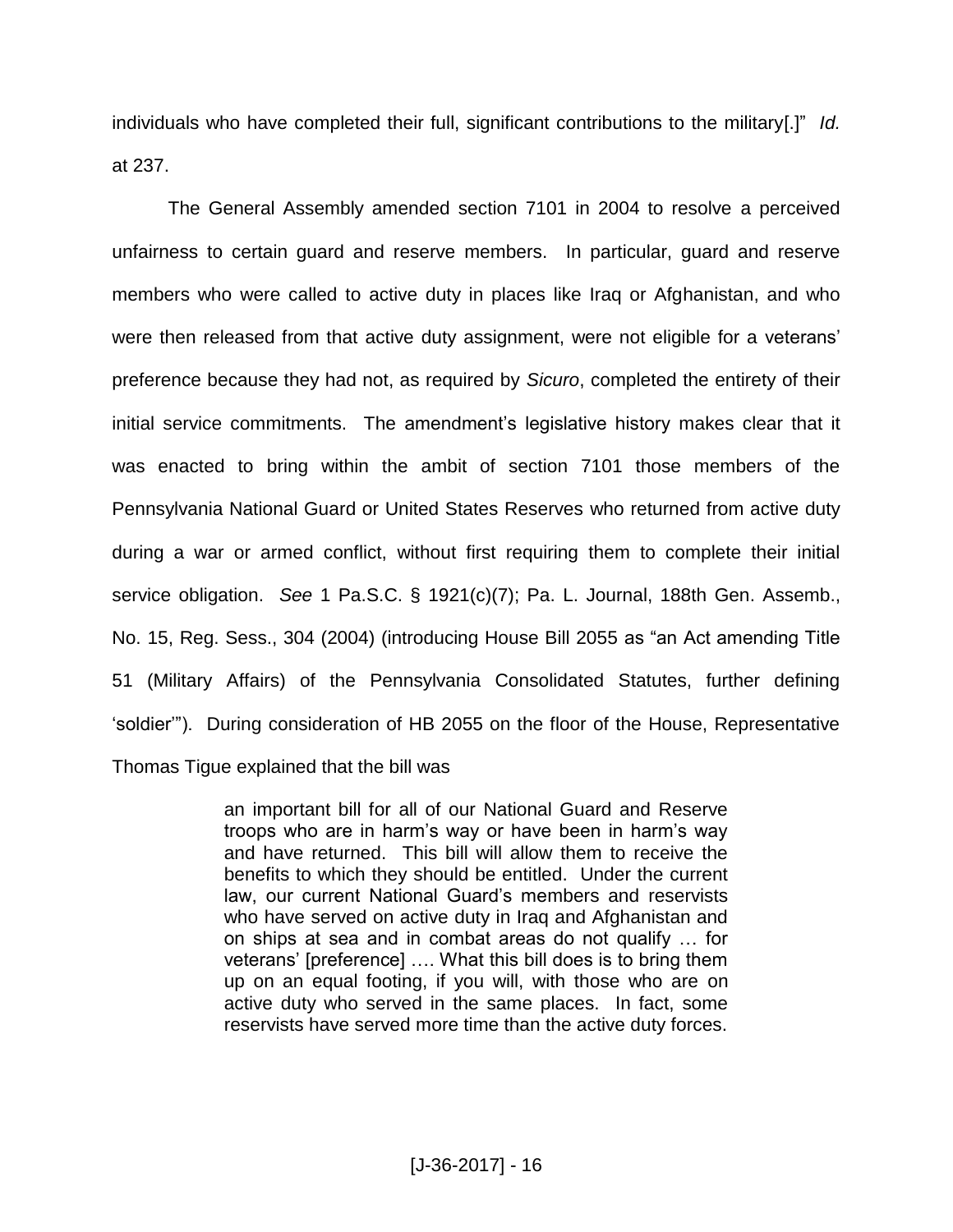*Id.* (statement of Rep. Tigue). Representative Thomas Yewcic, the bill's prime sponsor,

further noted:

Last year a member of the Pennsylvania Guard who was deployed in Afghanistan and another in Iraq returned home from military service during their first enlistment period and [was] denied recognition ... for veterans' preference benefits in the State of Pennsylvania. HB 2055 addresses that issue to allow the Pennsylvania Department of Military and Veterans Affairs to designate the time periods in which our guardsmen who are serving our country are entitled to these benefits.

*Id.* (statement of Rep. Yewcic).<sup>11</sup>

Accordingly, the amendment added the following bolded language to create the

current text of section 7101:

a person who served or hereafter serves in the armed forces of the United States, or in any women's organization officially connected therewith, during any war or armed conflict in which the United States engaged **and who was released from active duty under honorable conditions, other than from periods of active duty for training, or with an honorable discharge from such service, or a person** who so served or hereafter serves in the armed forces of the United States, or in any women's organization officially connected therewith, since July 27, 1953, including service in Vietnam, and who has an honorable discharge from such service. **Qualifying periods of service during a war or armed conflict, for purposes of this provision, will be designated by the Department of Military and Veterans Affairs.** 

51 Pa.C.S. § 7101 (emphasis added).

**TELEVISHEE**<br><sup>11</sup> We recognize that statements made by individual legislators are not dispositive of the intent of the General Assembly as a whole, but may nonetheless be informative and instructive in our analysis. *See Bd. of Revision of Taxes, City of Philadelphia v. City of Philadelphia*, 4 A.3d 610, 625 (Pa. 2010).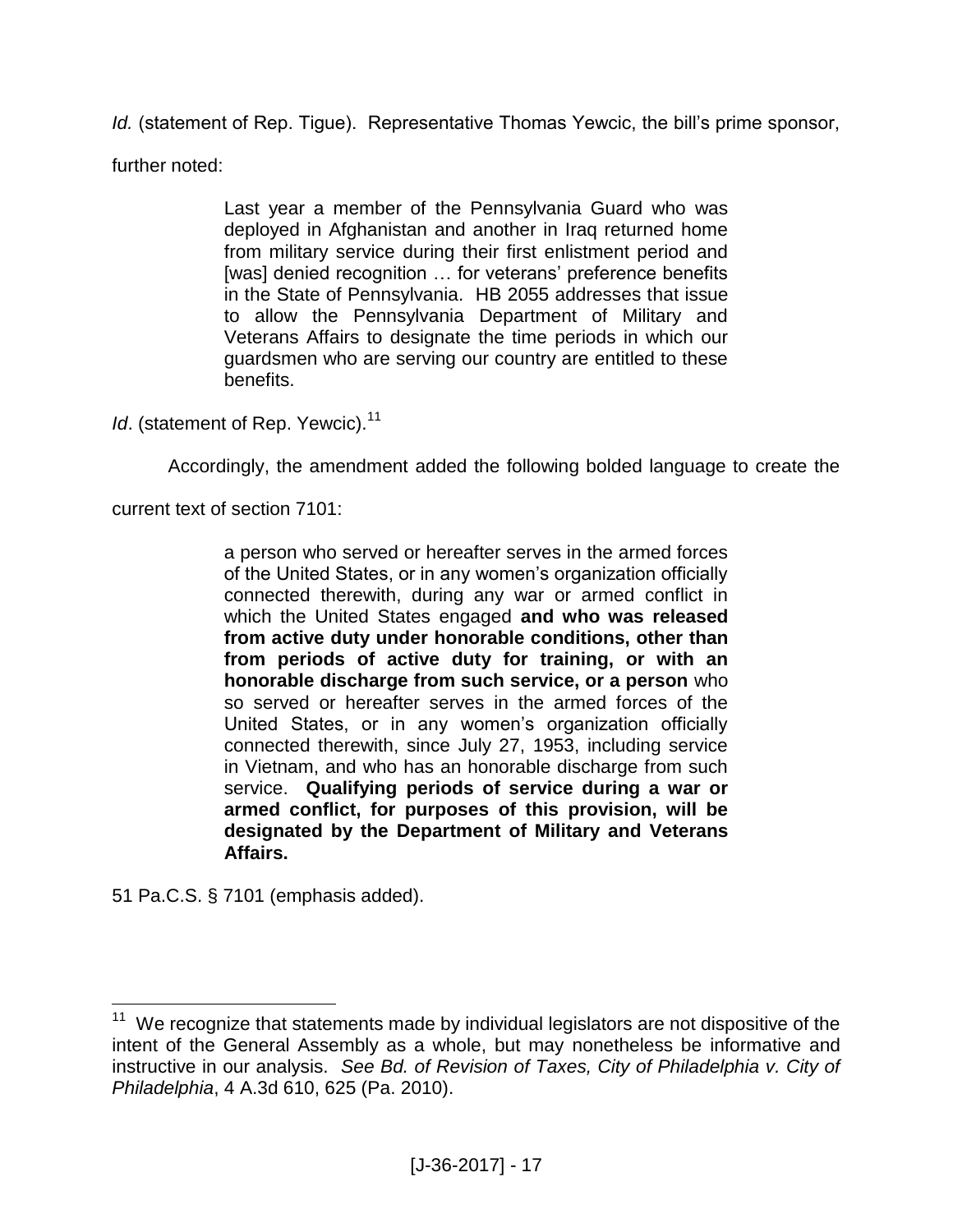Based upon the amendment's legislative history and the specific new language it added, it is clear that the amendment granted "soldier" status to a new category of individuals, namely members of the Pennsylvania National Guard or United States Reserves who were called to active duty (often serving overseas in active combat zones) and are thereafter released under honorable conditions from such duty, even if they have not yet completed their total service commitment to the military through honorable discharge. Prior to the 2004 amendment, these individuals, in accordance with the Commonwealth Court's decision in *Sicuro*, were required to complete their initial service commitment before becoming eligible for a veterans' preference.

Unlike the federal statutory definition of "active duty" on which Blake heavily relies, the "active duty" language in section 7101 (added via the 2004 amendment) was intended to capture members of the Pennsylvania National Guard or United States Reserves called to active duty. As a result, the "active duty" language in section 7101 does not apply to Blake. Blake is not and never was a reservist or guard member and was never called to active duty during a time of war or armed conflict.

Therefore, whether Blake is a "soldier" depends instead upon whether he is a person who "so served or hereafter serves in the armed forces of the United States … since July 27, 1953 … and who has an honorable discharge from such service." 51 Pa.C.S. § 7101. The terms "served" and "serves" are not defined in the VPA. In section 7102, however, the General Assembly set forth its reasoning for granting veterans' preferences under the VPA. 51 Pa.C.S. § 7102(a); 1 Pa.C.S. § 1921(c)(4), (6). Preference credits are to be awarded to a soldier "for the discipline and experience represented by his military training **and** for the loyalty and public spirit demonstrated by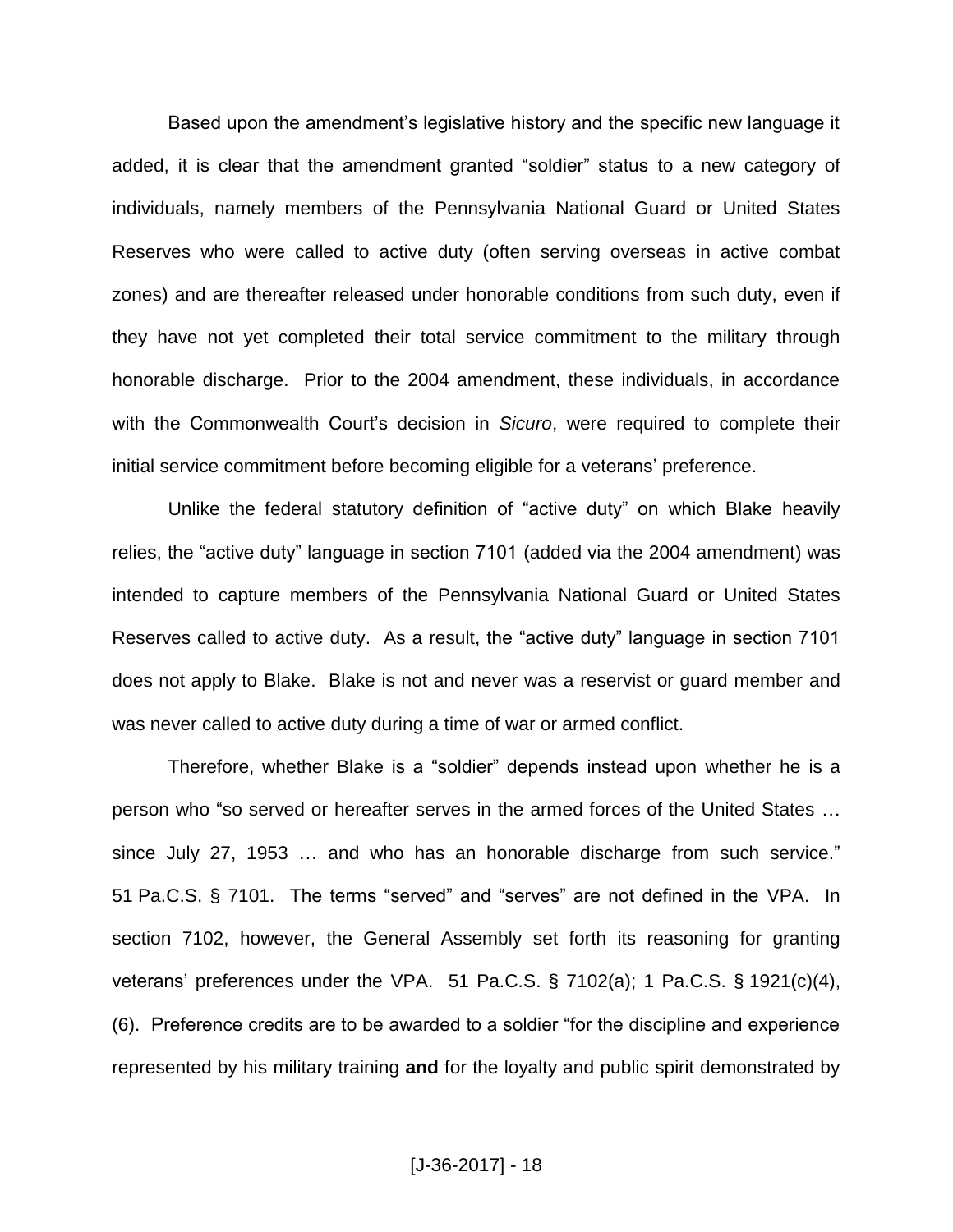his service for the preservation of his country." 51 Pa.C.S. § 7102(a) (emphasis added). Section 7102 evinces the General Assembly's intent to confer a veterans' preference upon individuals who have **both** undergone military training and, thereafter, demonstrated loyalty and public-spirit by their service to the country. 51 Pa.C.S. § 7102(a). Individuals who merely trained to serve their country while a student at military academy, but who neither committed themselves to a term of service nor followed through with that service commitment, has done little "for the preservation of his country," let alone by way of demonstrating "loyalty and public-spirit." *Id.*

Blake was sworn in as a cadet on his first day at West Point and began cadet basic training immediately thereafter. Basic training lasted six to eight weeks, ending in August 1991. Following basic training, Blake obtained forty five academic credits over the course of his three semesters at West Point, all of which ultimately counted toward his civilian bachelor's degree, which he received from University at Albany a few years after leaving West Point. Because he left West Point after only eighteen months, Blake never incurred any military service obligation. Such a service obligation would have accrued at the start of his third year if he had remained at the academy. Had he remained at West Point through the start of his third year but failed to graduate, he would have been obligated to serve at an enlisted rank and/or repay his tuition. Had he graduated, he would have been obligated to perform his service as a commissioned officer in lieu of repaying his tuition.

Because he left before a service obligation accrued, Blake never obligated himself to serve his country, either as a commissioned officer or at an enlisted rank. In fact, "for the preservation of his country," he never undertook to perform any military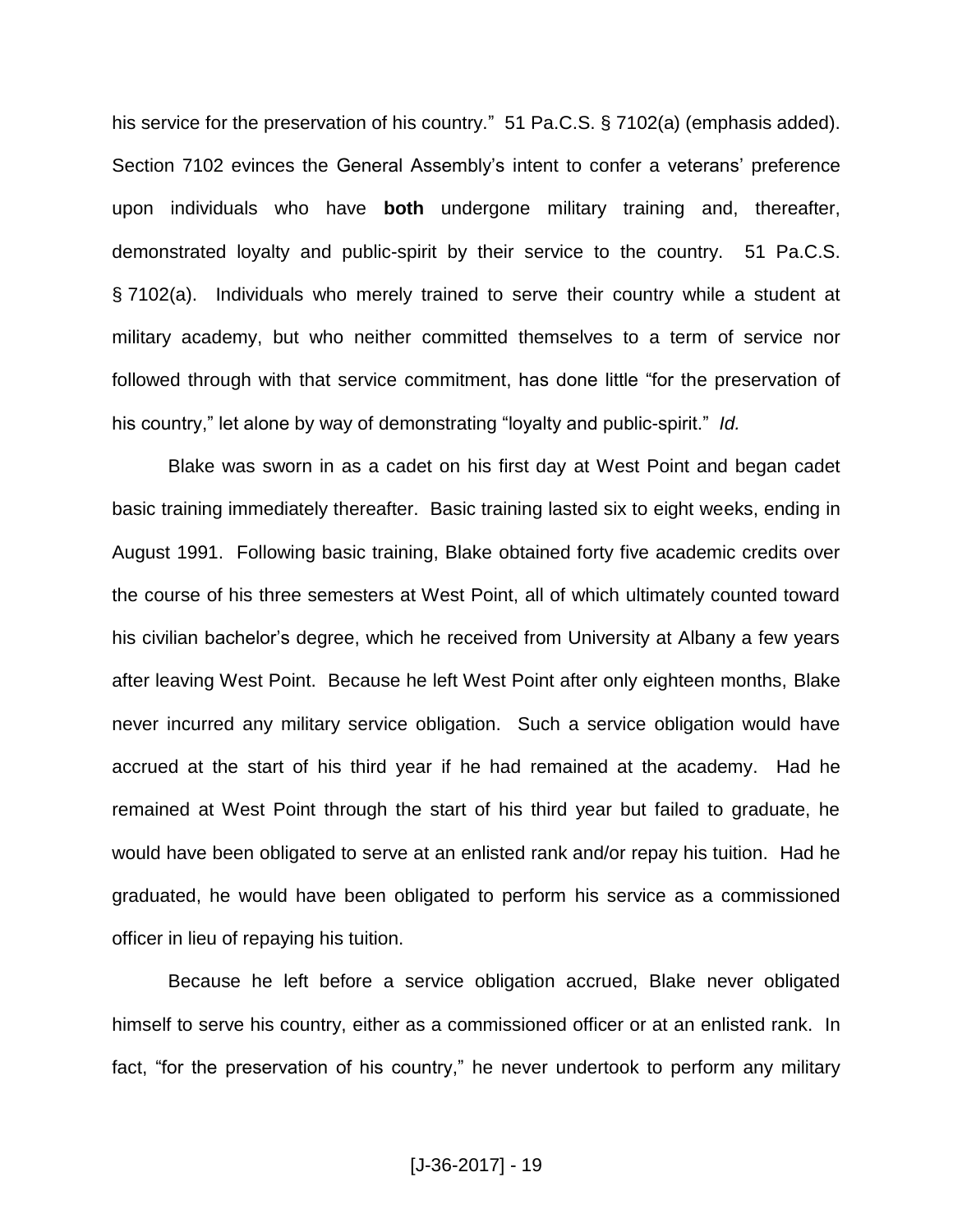service following his eighteen months of training at West Point. Even if, as Blake contends, the Army might have counted his time at West Point in determining his enlisted rank for service in the Army if he had enlisted, Commission Adjudication Opinion at 6, the fact remains that he did not do so, either voluntarily or otherwise. In addition, as previously stated, Blake never served in the Pennsylvania National Guard or United States Reserves.

While conceding these points, Blake nonetheless testified before the Commission that, based on the definition of "active duty" in 38 U.S.C. § 101(21)(D), anyone who takes the cadet oath on his first day at the academy is a "soldier" from that moment forward. *See* N.T, 10/22/2014, at 31-32. Based upon Blake's proposed interpretation, even a cadet who never completed basic training would be eligible for the veterans' preference, so long as he or met the remaining statutory criteria. On the other hand, members of the Pennsylvania National Guard or United States Reserves in their first term of service, who have not been called up for active duty, would be ineligible. *Sicuro*, 684 A.2d at 234. We find this to be an absurd result, and one that our General Assembly clearly did not intend. 1 Pa.C.S. § 1922(1).

Pennsylvania has had a veterans' preference statute dating back to 1887. *Preferential Treatment of War Veterans, No. 2*, 38 Pa. D. & C. 129, 131 (1940). It exists "as a form of consideration for society's recognition that (1) veterans generally bring highly valued skills conducive to the better performance of public employment duties, including discipline, experience and service; (2) veterans suffer from a comparative disadvantage relative to non-veterans because of their exclusion from the labor market during their period of military service to the nation; and (3) veterans have rendered the